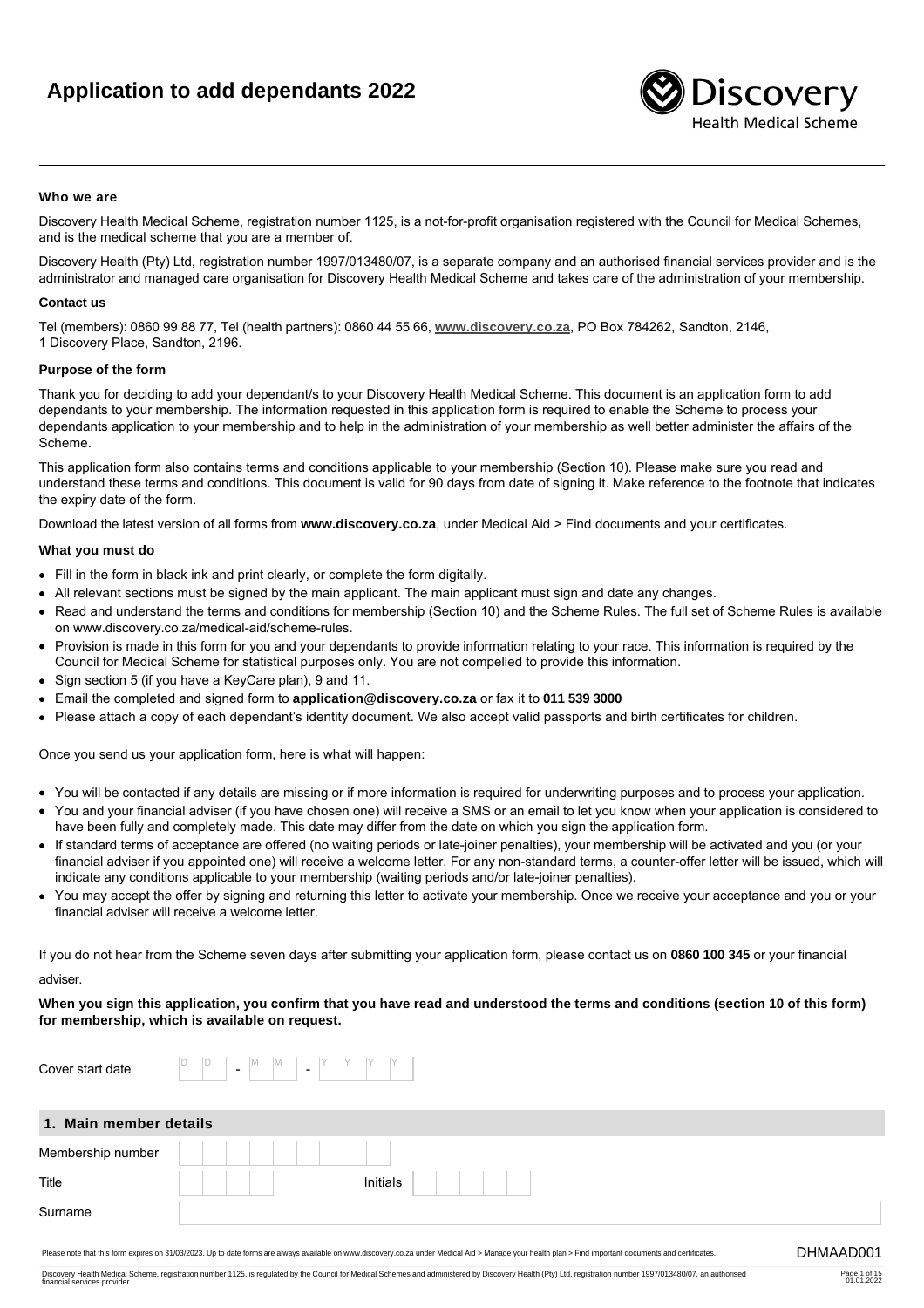| First name (as per identity document) |                                                                                                         |
|---------------------------------------|---------------------------------------------------------------------------------------------------------|
| Gender                                | M<br>M<br>F<br>Date of birth<br>M<br>$\overline{a}$                                                     |
| Race                                  | African<br>Indian/Asian<br>Coloured<br>White<br>Other                                                   |
| Do not want to disclose               |                                                                                                         |
| ID or passport number                 | Country of issue                                                                                        |
| Telephone (H)                         | Telephone (W)                                                                                           |
| Cellphone                             |                                                                                                         |
| Email                                 |                                                                                                         |
|                                       | 2. Adding a spouse or partner (if applying for cover)                                                   |
|                                       | Only complete this section if you are adding a spouse or partner.                                       |
| Title                                 | Initials                                                                                                |
| Surname                               |                                                                                                         |
| First name (as per identity document) |                                                                                                         |
| Gender                                | M<br>M<br>F<br>Date of birth<br>M<br>$\blacksquare$                                                     |
| Race                                  | Indian/Asian<br>African<br>Coloured<br>White<br>Other                                                   |
| Do not want to disclose               |                                                                                                         |
| ID or passport number                 | Country of issue                                                                                        |
| Marital status                        | Widowed<br>Married<br>Single<br>Divorced                                                                |
|                                       | Date of marriage to main applicant (where applicable). Please attach a copy of an official certificate. |
| Previous or maiden name               |                                                                                                         |
| Telephone (H)                         | Telephone (W)                                                                                           |
| Cellphone                             | $\sim$                                                                                                  |
| Email                                 |                                                                                                         |

# **Addition of spouse to an existing membership**

If addition of spouse or partner to an existing membership is:

- As a result of a legal and registered marriage within the last three months, an official certificate must accompany this application form to avoid underwriting.
- For a spouse married for a period of more than three months, full underwriting will apply.

# **3. Adding your dependants (if applying for cover)**

| Dependant 1                                        |                                                                                                                                                     |
|----------------------------------------------------|-----------------------------------------------------------------------------------------------------------------------------------------------------|
| Title                                              | Initials                                                                                                                                            |
| Surname                                            |                                                                                                                                                     |
| First name (as per identity document)              |                                                                                                                                                     |
| Gender                                             | Date of birth<br>F<br>M                                                                                                                             |
| Race                                               | African<br>Indian/Asian<br>Other<br>Coloured<br>White                                                                                               |
| Do not want to disclose                            |                                                                                                                                                     |
| ID or passport number                              | Country of issue                                                                                                                                    |
| Relationship to main member                        |                                                                                                                                                     |
|                                                    | (For example, mother, child etc. Where your child is not your biological child, please state relationship, i.e. adopted child, foster child. Please |
| provide legal proof)                               |                                                                                                                                                     |
| If your dependant is 21 years and older, are they: |                                                                                                                                                     |

Please note that this form expires on 31/03/2023. Up to date forms are always available on www.discovery.co.za under Medical Aid > Manage your health plan > Find important documents and certificates. DHMAAD001

Page 2 of 15 01.01.2022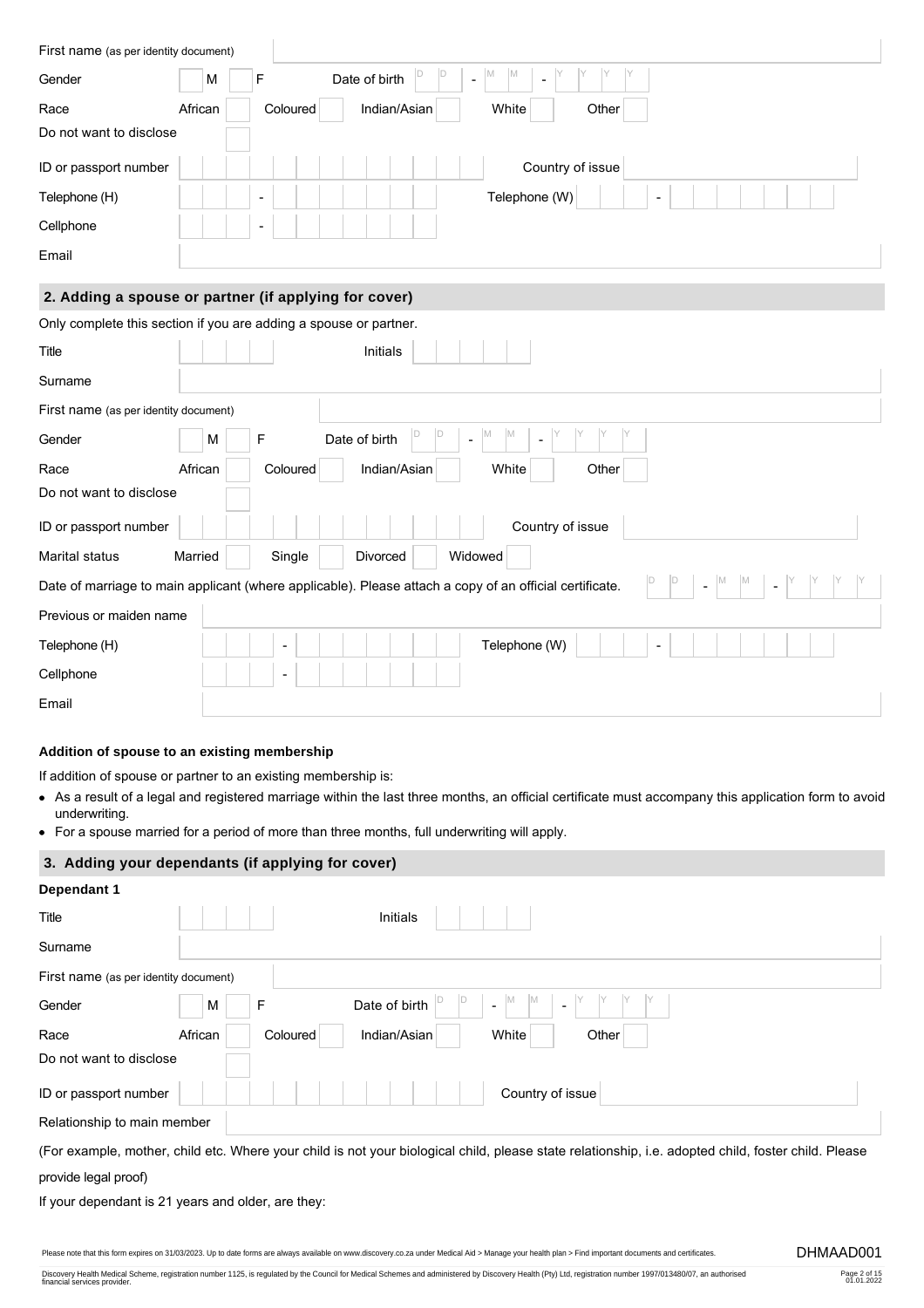| Married?<br>Yes                                           | No.     | Financially dependent on you?                                                                                                                       | No<br>Yes                           | Does your dependant<br>earn an income?          | Yes<br>No |
|-----------------------------------------------------------|---------|-----------------------------------------------------------------------------------------------------------------------------------------------------|-------------------------------------|-------------------------------------------------|-----------|
| How much does your dependant earn<br>each month?          |         | R                                                                                                                                                   |                                     | Does your dependant's<br>spouse earn an income? | Yes<br>No |
| How much does your dependant's<br>spouse earn each month? |         | R                                                                                                                                                   |                                     |                                                 |           |
| Dependant 2                                               |         |                                                                                                                                                     |                                     |                                                 |           |
| Title                                                     |         | Initials                                                                                                                                            |                                     |                                                 |           |
| Surname                                                   |         |                                                                                                                                                     |                                     |                                                 |           |
| First name (as per identity document)                     |         |                                                                                                                                                     |                                     |                                                 |           |
| Gender                                                    | M       | F<br>Date of birth                                                                                                                                  |                                     |                                                 |           |
| Race                                                      | African | Indian/Asian<br>Coloured                                                                                                                            | White                               | Other                                           |           |
| Do not want to disclose                                   |         |                                                                                                                                                     |                                     |                                                 |           |
| ID or passport number                                     |         |                                                                                                                                                     | Country of issue                    |                                                 |           |
| Relationship to main member                               |         |                                                                                                                                                     |                                     |                                                 |           |
|                                                           |         | (For example, mother, child etc. Where your child is not your biological child, please state relationship, i.e. adopted child, foster child. Please |                                     |                                                 |           |
| provide legal proof)                                      |         |                                                                                                                                                     |                                     |                                                 |           |
| If your dependant is 21 years and older, are they:        |         |                                                                                                                                                     |                                     |                                                 |           |
| Married?<br>Yes                                           | No      | Financially dependent on you?                                                                                                                       | No<br>Yes                           |                                                 |           |
| Does your dependant<br>earn an income?                    | Yes     | How much does your dependant earn<br>No                                                                                                             | each month?                         | R                                               |           |
| Does your dependant's<br>spouse earn an income?           | Yes     | How much does your dependant's<br>Νo                                                                                                                | spouse earn each month?             | R                                               |           |
|                                                           |         |                                                                                                                                                     |                                     |                                                 |           |
| Dependant 3                                               |         |                                                                                                                                                     |                                     |                                                 |           |
| Title                                                     |         | Initials                                                                                                                                            |                                     |                                                 |           |
| Surname                                                   |         |                                                                                                                                                     |                                     |                                                 |           |
| First name (as per identity document)                     |         |                                                                                                                                                     |                                     |                                                 |           |
| Gender                                                    | M       | F<br>Date of birth                                                                                                                                  | M<br>ΙM<br>$\overline{\phantom{a}}$ |                                                 |           |
| Race                                                      | African | Indian/Asian<br>Coloured                                                                                                                            | White                               | Other                                           |           |
| Do not want to disclose                                   |         |                                                                                                                                                     |                                     |                                                 |           |
| ID or passport number                                     |         |                                                                                                                                                     | Country of issue                    |                                                 |           |
| Relationship to main member                               |         |                                                                                                                                                     |                                     |                                                 |           |
|                                                           |         | (For example, mother, child etc. Where your child is not your biological child, please state relationship, i.e. adopted child, foster child. Please |                                     |                                                 |           |
| provide legal proof)                                      |         |                                                                                                                                                     |                                     |                                                 |           |
| If your dependant is 21 years and older, are they:        |         |                                                                                                                                                     |                                     |                                                 |           |
| Married?<br>Yes                                           | No      | Financially dependent on you?                                                                                                                       | No<br>Yes                           |                                                 |           |
| Does your dependant<br>earn an income?                    | Yes     | How much does your dependant earn<br>each month?<br>No                                                                                              |                                     | R                                               |           |
| Does your dependant's<br>spouse earn an income?           | Yes     | How much does your dependant's<br>spouse earn each month?<br>No.                                                                                    |                                     | R                                               |           |

Page 3 of 15 01.01.2022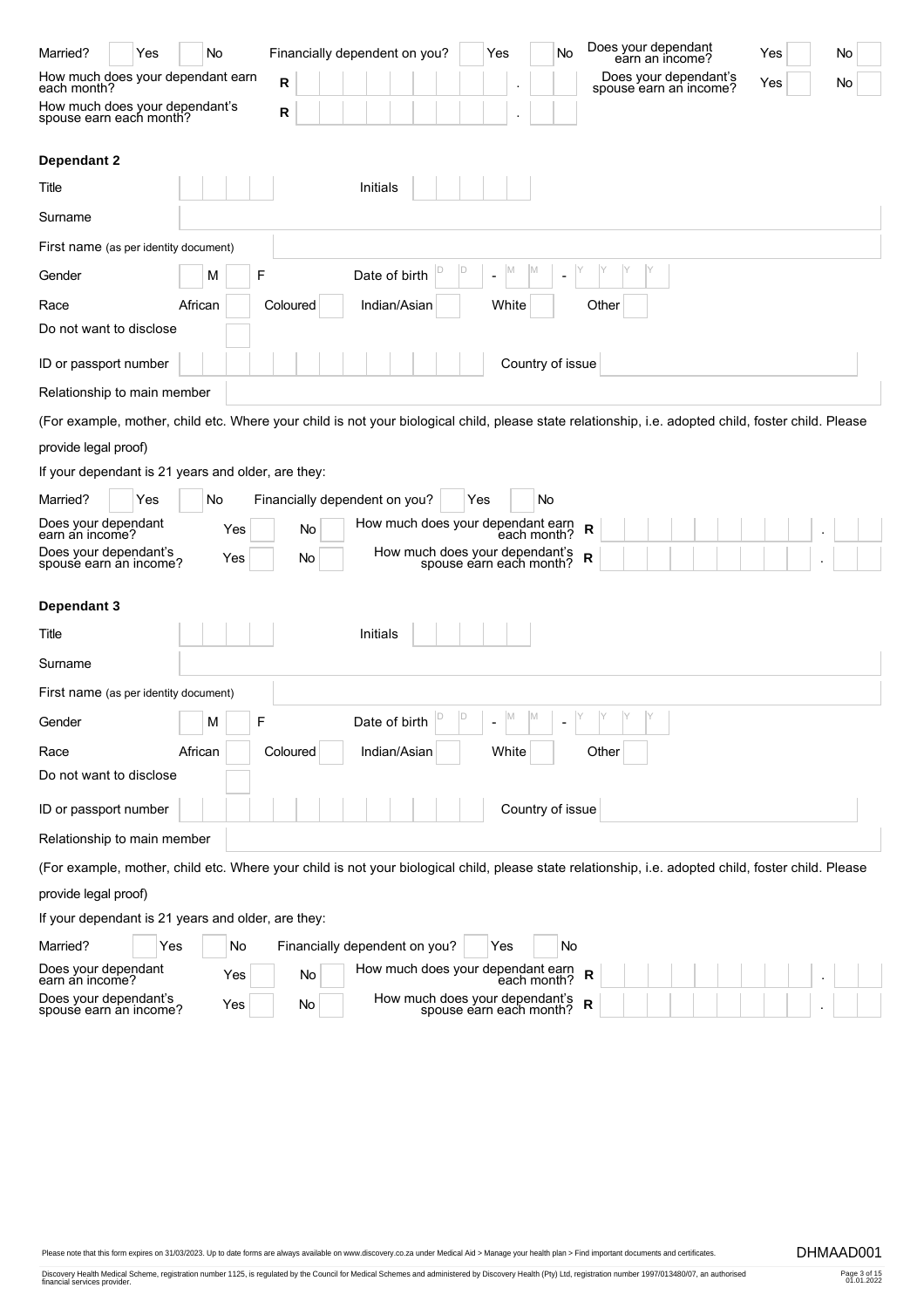# **4. Your employer warranty (additions to employer groups need to be signed by the HR or payroll contact)**

Please ensure your employer completes this warranty if you are part of an employer group.

- 4.1. We warrant that the member detailed in section 1 of this application form is an employee of our organisation.
- 4.2. The Discovery Health Medical Scheme may bill us for the amount due for this dependant in the same way as it does for our other employees with the Discovery Health Medical Scheme.

| Authorised signatory |  |
|----------------------|--|
| Name                 |  |
| Designation          |  |

# **5. If you have a KeyCare Plan**

Income is defined as the main member's guaranteed gross monthly income before deductions.

# **IMPORTANT NOTICE:**

# **Declaring income lower than your actual income is fraud. This may lead to the termination of your membership and criminal charges may be brought against you.**

Income verification will be conducted by the Scheme and Administrator who will verify the income amount declared below with a third party service provider i.e. credit bureau, when considering your membership application. Should there be an inconsistency between the income declared and the verification by the third-party service provider, we may request that an additional form be completed and additional supporting documentation be supplied in order to verify your income.

By signing this application form, you give your permission for us to verify your declared income as using all relevant internal and external sources, indicated in 13.4 of the terms and conditions of membership (Section 10).

|                                        | Main member | Spouse or Partner |
|----------------------------------------|-------------|-------------------|
| Total earnings over the last 12 months |             |                   |
| Total monthly earnings                 |             |                   |

I declare that this income declaration is true and accurate.

Signature of main applicant

Date  $|_{}^{\circ}$ D D M M Y Y Y Y

**Please only sign if information is true, complete and correct**.

**Please complete this if you have selected the KeyCare Plus or KeyCare Start Plan.**

- **For KeyCare Plus please select a GP on the KeyCare GP Network**
- **For KeyCare Start please select a GP on the KeyCare Start GP Network**

If you select a KeyCare Plus Plan and live far away from where you work or you often need to work in different towns or provinces, you may need a second GP.

|                   | Name | <b>GP</b> name | <b>Practice number</b> | <b>Second GP</b><br>name* | <b>Practice number</b> |
|-------------------|------|----------------|------------------------|---------------------------|------------------------|
| Main applicant    |      |                |                        |                           |                        |
| Spouse or partner |      |                |                        |                           |                        |
| Dependant 1**     |      |                |                        |                           |                        |
| Dependant 2**     |      |                |                        |                           |                        |
| Dependant 3**     |      |                |                        |                           |                        |

\*\* Please make sure that the dependant information you give above is the same as the dependant information in section 3 of this form.

Please note that this form expires on 31/03/2023. Up to date forms are always available on www.discovery.co.za under Medical Aid > Manage your health plan > Find important documents and certificates. DHMAAD001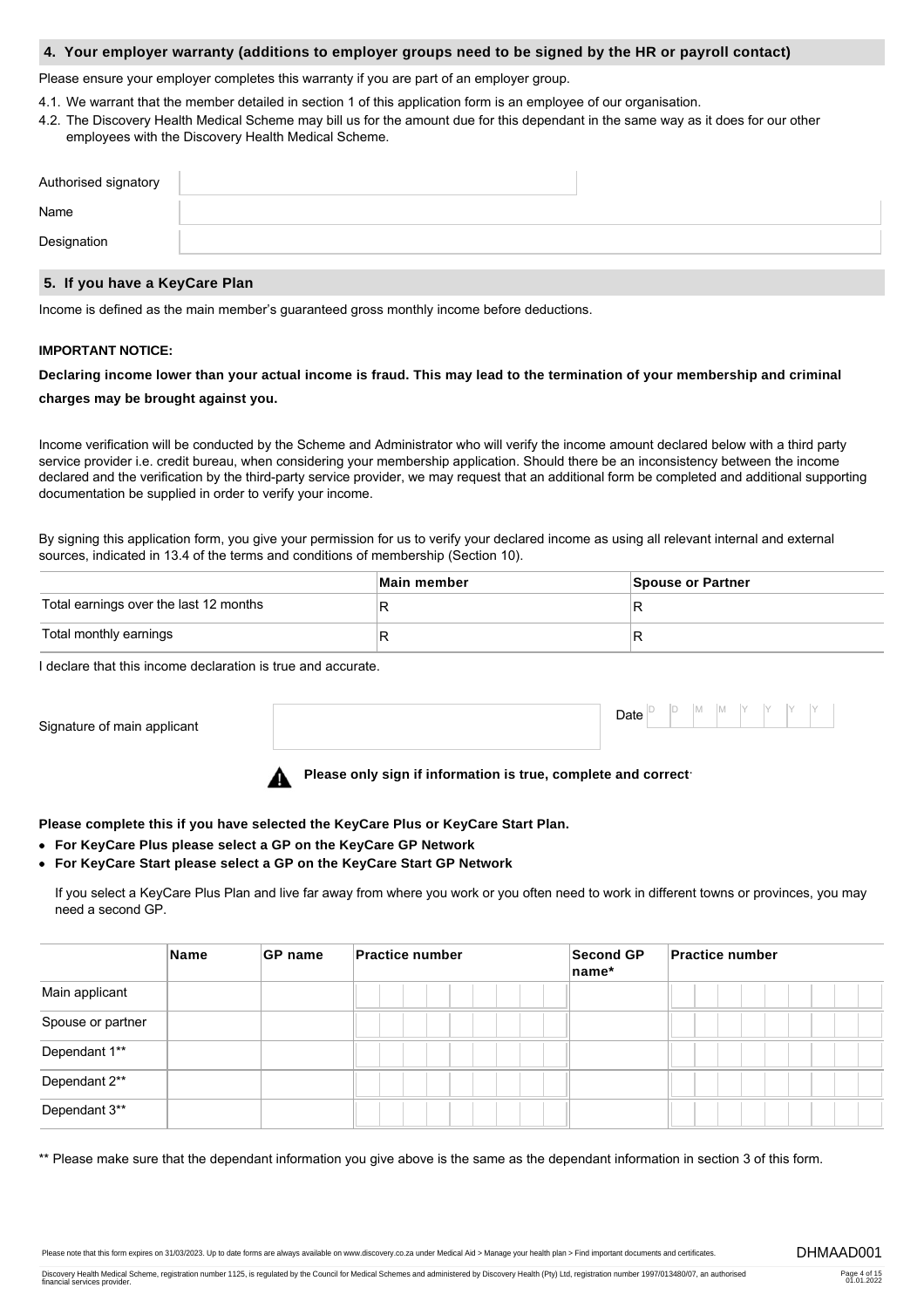# **6. Previous medical scheme details (please give us proof in the form of a membership certificate)**

Please give us the details of all registered South African medical schemes that your dependants being added previously belonged to. **We will use this information to determine if we need to apply any late-joiner penalty fees. We may also also the information on the membership certificate to determine if we can apply waiting periods.**

# **Were all your dependants on the same medical scheme** Yes | No

If any of your dependants applying for cover belonged to different medical schemes, please complete them below:

| Name | Scheme name | <b>Start date</b>                               | End date if already resigned                      | Are they still a<br>member? | <b>Reason for</b><br>leaving |
|------|-------------|-------------------------------------------------|---------------------------------------------------|-----------------------------|------------------------------|
|      |             | IM.<br>IM.<br>ID<br>İY.<br>IY<br>Y              | ID<br>M<br>ID<br>M<br>- IY<br>Y<br>IY.            | <b>No</b><br>Yes            |                              |
|      |             | IM.<br>ID<br>IM.<br>IY.<br>- IY                 | ID<br>Id<br>IM.<br>IY.<br>IM.<br>Y<br>IY.         | No<br>Yes                   |                              |
|      |             | M<br>ID<br>IM.<br>IY                            | D<br>ID<br>Iм<br>IY.<br>Y<br>M<br>Υ               | No<br>Yes                   |                              |
|      |             | M<br>ID<br>IM.<br>IY<br>Y                       | D<br>Iм<br>IY.<br>ID<br>IY.<br>Y<br>M<br>Υ        | No<br>Yes                   |                              |
|      |             | IM.<br>ID<br>IM.<br>IY<br>İY.<br>IY<br>IV.<br>υ | D<br>IY.<br>ID<br>Y<br><b>IM</b><br>IY.<br>M<br>Y | No<br>Yes                   |                              |

# **7. Moving from another medical scheme**

# **Please make sure that you have completed section 6**.

7.1. I confirm that all people named on this application:

| 7.1.1 have not had a break in membership of more than 90 days since resigning from the previous South African<br>medical scheme, and                                                                                   | Yes | <b>No</b> |  |
|------------------------------------------------------------------------------------------------------------------------------------------------------------------------------------------------------------------------|-----|-----------|--|
| 7.1.2, are currently or have been members of a South African medical scheme for at least the past 24 months.                                                                                                           | Yes | No        |  |
| If you answered yes to the above questions, please answer the questions in 7.2.                                                                                                                                        |     |           |  |
| If you answer no to any question in 7.1, you must complete all the medical questions in section 8.                                                                                                                     |     |           |  |
| 7.2. For any person named on this application form:                                                                                                                                                                    |     |           |  |
| 7.2.1. Have they been admitted to hospital in the 12 months before this application?                                                                                                                                   | Yes | No        |  |
| 7.2.2. Are they currently taking regular, ongoing medicine and/or treatment of a medical condition or symptom?                                                                                                         | Yes | No        |  |
| 7.2.3. Are they planning to or reasonably expecting to be hospitalised (including for pregnancy) or expecting to receive<br>dental or medical treatment/investigations costing more than R2 000 in the next 12 months? | Yes | <b>No</b> |  |

If you answered no to all questions in **7.2,** we will not apply any waiting periods and you **do not have to complete section 8.**

If you answered yes to any questions in 7.2, we will apply a three-month general waiting period to your application and you **do not have to**

# **complete Section 8.**

If you feel that a three-month general waiting period should not be applied and you want to give us more information, please complete section 8. During these three months, we will only cover claims relating to Prescribed Minimum Benefits according to the Scheme's rules. Information regarding your previous medical history and your details that are held by your previous medical scheme will not be automatically transferred to Discovery Health Medical Scheme.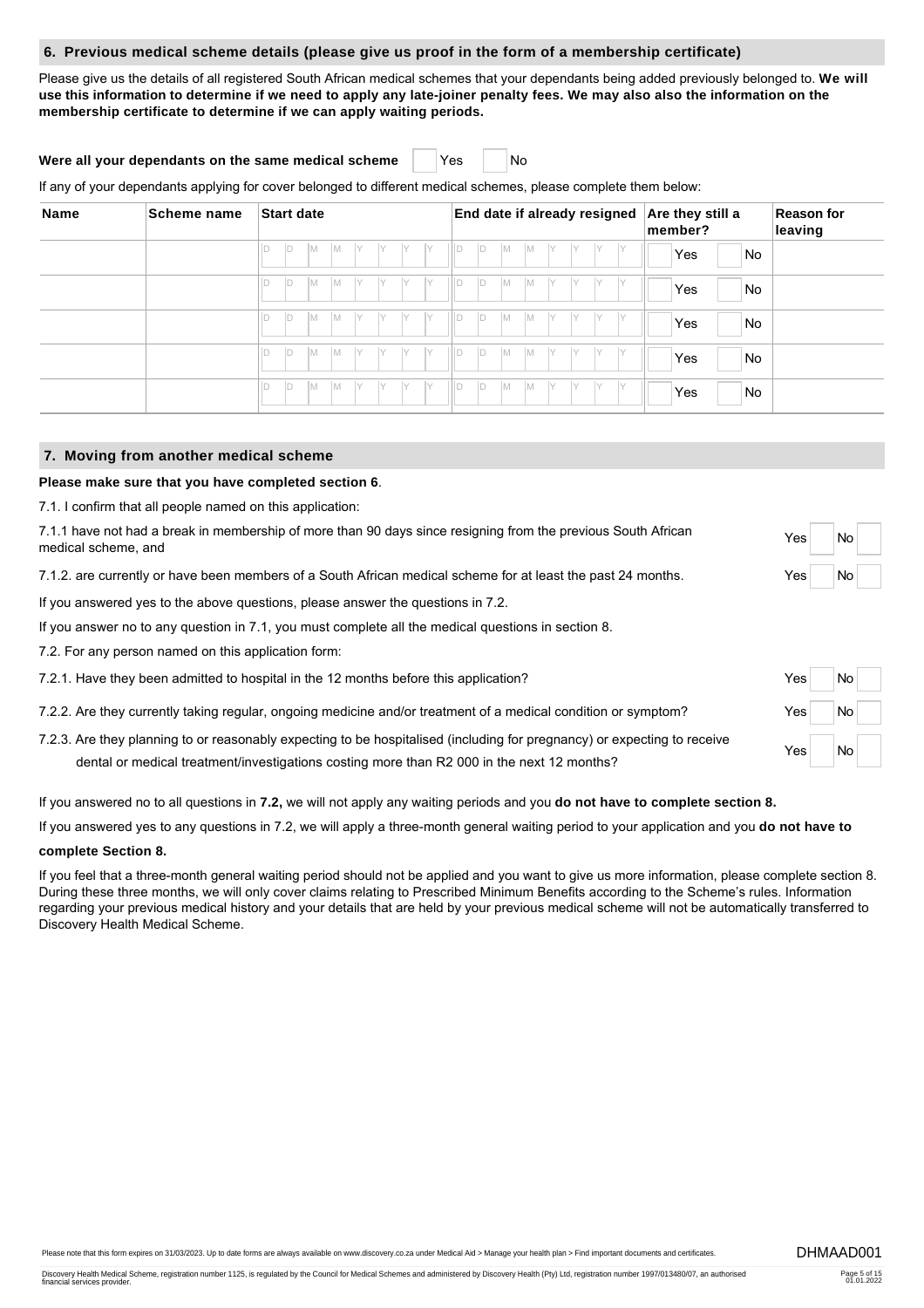# **8. Your health questions**

#### **Information on symptoms, conditions or disorders (Must be completed for the main applicant, spouse/partner and all dependants**

#### **and must include information on conditions even if covered or not on previous memberships)**

Do **you or any dependants** in this application have any of the following symptoms or conditions, or have you ever had them or received treatment for them? We listed some examples of the conditions and symptoms under each question; these are only examples, it is not a full list. When you answer, please include congenital conditions (inborn abnormalities).

We only use this information for lawful purposes. We use the information so we can:

- Process your application.
- Administer your membership in the best way.
- Verify if the information you give us on this application form is true and complete.
- Give you customised information that is relevant to your health status.
- Develop disease management programmes for specific conditions.
- Review and improve the medical scheme benefits.
- Improve the Scheme's financial modelling.
- Better assess and lower our risk.

A condition-specific waiting period on your membership if you or your dependant received a diagnosis or any medical advice, care or treatment for the condition or symptoms, or if it was recommended. This is if it was within the 12 months before you applied. The 12-month period ends on the date on which we consider this application as fully and properly made.

You must tell us in writing if any of the information you gave, in your application for membership, changes between the day you sign this document and the day your membership starts. This includes information about your health and the health of those you apply for.

### **Please take note that if you or any of your dependants have any symptom or condition not listed in the questions below, you should highlight and provide full details of this symptom or condition in response to question 8.18 below.**

Indication of existing medical conditions on this application does not automatically enroll you/your dependants onto the Scheme's Disease Management programme. For more information with regards to the Schemes disease management enrollment visit **[www.discovery.co](http://www.discovery.co).za.**

# **Please answer ALL questions by ticking "Yes" or "No".**

# **8.1 Tumours, growth and disorders of the skin Yes No**

Example: abnormal pap smear results, skin lesions, eczema, psoriasis, breast disease, non-cancerous tumours, cancerous tumours, cancer of any organ, fibrocystic breast disease, fibroadenoma, lump in breast, abnormal mammogram result, abnormal PSA (prostate specific antigen) result, abscess, any autoimmune conditions or other skin conditions, and any congenital conditions.

| <b>Patient</b><br>name | Symptoms/Medical Date first<br>diagnosis | diagnosed/symptoms           | Date of last symptoms,<br>Medicine<br>consultations and/or<br>used for<br>this<br>hospitalisation<br>condition<br>∣and<br>dosage | Date of last treatment taken |
|------------------------|------------------------------------------|------------------------------|----------------------------------------------------------------------------------------------------------------------------------|------------------------------|
|                        |                                          | IY.<br>IY<br>$\vee$          | . O .<br>M<br>IY                                                                                                                 | ID<br>Iм                     |
|                        |                                          | $\checkmark$<br>IY<br>M<br>M | IV<br>M                                                                                                                          | ID<br>ΙM                     |

# **8.2 Heart and circulation conditions Yes No**

Example: chest pain, palpitations, shortness of breath, coronary heart disease, angina, heart attack, arrhythmia, high blood pressure (hypertension), cardiomyopathy, valvular heart disease or heart valve replacement, rheumatic fever, high cholesterol, previous heart surgery, stents, pacemaker, peripheral vascular disease , any autoimmune conditions, and any congenital conditions.

| <b>Patient</b><br>name | Symptoms/Medical Date first<br>diagnosis | diagnosed/symptoms | Medicine<br>Date of last symptoms,<br>consultations and/or<br>used for<br>hospitalisation<br>this<br>condition<br>land<br>dosage | Date of last treatment taken |
|------------------------|------------------------------------------|--------------------|----------------------------------------------------------------------------------------------------------------------------------|------------------------------|
|                        |                                          | IY.<br>- IY<br>M   | M                                                                                                                                | D<br>IМ                      |
|                        |                                          | M                  |                                                                                                                                  | ID<br>Iм                     |

Please note that this form expires on 31/03/2023. Up to date forms are always available on www.discovery.co.za under Medical Aid > Manage your health plan > Find important documents and certificates. DHMAAD001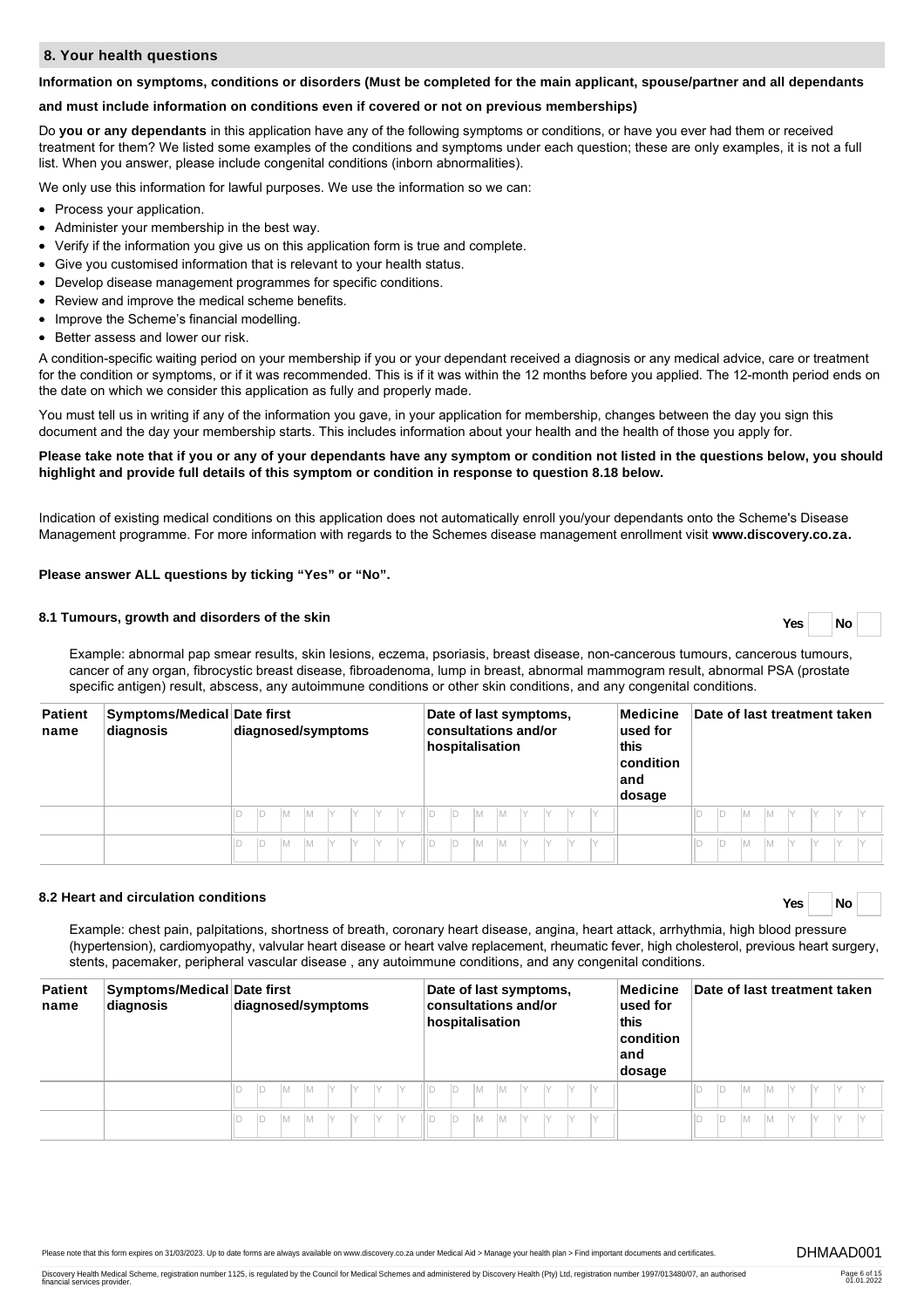# **8.3 Gynaecological and Obstetric conditions Yes No**

Example: abnormal pap smear results, abnormal menstrual bleeding, endometriosis, miscarriage, polycystic ovarian syndrome, infertility, ectopic pregnancy, any autoimmune conditions, and any congenital conditions.

| <b>Patient</b><br>name | Symptoms/Medical Date first<br>diagnosis | diagnosed/symptoms | Medicine<br>Date of last symptoms,<br>consultations and/or<br>used for<br>hospitalisation<br>this<br>condition<br>∣and<br>dosage | Date of last treatment taken |
|------------------------|------------------------------------------|--------------------|----------------------------------------------------------------------------------------------------------------------------------|------------------------------|
|                        |                                          | $\vee$<br>M<br>M   | IY.<br>IV<br>IY<br>IY.<br>Iм<br>M                                                                                                | IM.<br>M                     |
|                        |                                          | M<br>'M            | IY<br>M<br>IY<br>IY<br>M                                                                                                         | ID<br>ΙM<br>Iм               |

| <b>Patient</b><br>name | Symptoms/Medical Date first<br>diagnosis | diagnosed/symptoms |  |  |   |  | Date of last symptoms,<br><b>consultations and/or</b><br>hospitalisation |  |  |  |  |   |  | Medicine<br>used for<br>this<br>$ $ condition<br>∣and<br>dosage | Date of last treatment taken |  |  |  |  |    |   |  |  |  |  |
|------------------------|------------------------------------------|--------------------|--|--|---|--|--------------------------------------------------------------------------|--|--|--|--|---|--|-----------------------------------------------------------------|------------------------------|--|--|--|--|----|---|--|--|--|--|
|                        |                                          |                    |  |  |   |  |                                                                          |  |  |  |  |   |  |                                                                 |                              |  |  |  |  |    |   |  |  |  |  |
|                        |                                          |                    |  |  | M |  |                                                                          |  |  |  |  | M |  |                                                                 |                              |  |  |  |  | ID | M |  |  |  |  |

**8.4 Are you or any of your dependants pregnant or undergoing treatment/investigation for pregnancy? Yes No**

# **8.5 Mental health Yes No**

Example: mood disorders (depression, bipolar disorder), anxiety disorders, schizophrenia, personality disorders, sleeping disorders (i.e. narcolepsy), eating disorders, Alzheimer's disease, dementia, attention deficit-hyperactivity disorder, drug and/or alcohol abuse or rehabilitation, suicide attempt, post traumatic stress disorders, counselling, and any other psychological conditions, any autoimmune conditions, and any congenital conditions.

| <b>Patient</b><br>name | Symptoms/Medical Date first<br>diagnosis | diagnosed/symptoms | Date of last symptoms,<br>consultations and/or<br>this<br>hospitalisation | Medicine<br>used for<br>condition<br>∣and<br>dosage | Date of last treatment taken |
|------------------------|------------------------------------------|--------------------|---------------------------------------------------------------------------|-----------------------------------------------------|------------------------------|
|                        |                                          | M<br>Iv<br>M       | D<br>M<br>M                                                               |                                                     | ID<br>M                      |
|                        |                                          | M<br>M<br>$\vee$   | $\Box$<br>Iм<br>M                                                         |                                                     | ID<br>M                      |

# **8.6 Metabolic or endocrine conditions Yes No**

Example: diabetes mellitus (high blood sugar), diabetes insipidus, thyroid disease, Addison's disease, Cushing's syndrome, metabolic syndrome, parathyroid disease, Paget's disease, osteoporosis, growth deficiency, metabolic disorders, Conn's syndrome, any autoimmune conditions, and any congenital conditions.

| <b>Patient</b><br>name | Symptoms/Medical Date first<br>diagnosis | diagnosed/symptoms     | Medicine<br>Date of last symptoms,<br>consultations and/or<br>$\sf used$ for<br>hospitalisation<br>this<br>$ $ condition<br>∣and<br>dosage | Date of last treatment taken |
|------------------------|------------------------------------------|------------------------|--------------------------------------------------------------------------------------------------------------------------------------------|------------------------------|
|                        |                                          | $\checkmark$<br>M      | D<br>M<br>M                                                                                                                                | ID<br>Iм                     |
|                        |                                          | $\checkmark$<br>M<br>M | D<br>M<br>IY<br>M                                                                                                                          | ID<br>ΙM                     |

Please note that this form expires on 31/03/2023. Up to date forms are always available on www.discovery.co.za under Medical Aid > Manage your health plan > Find important documents and certificates. DHMAAD001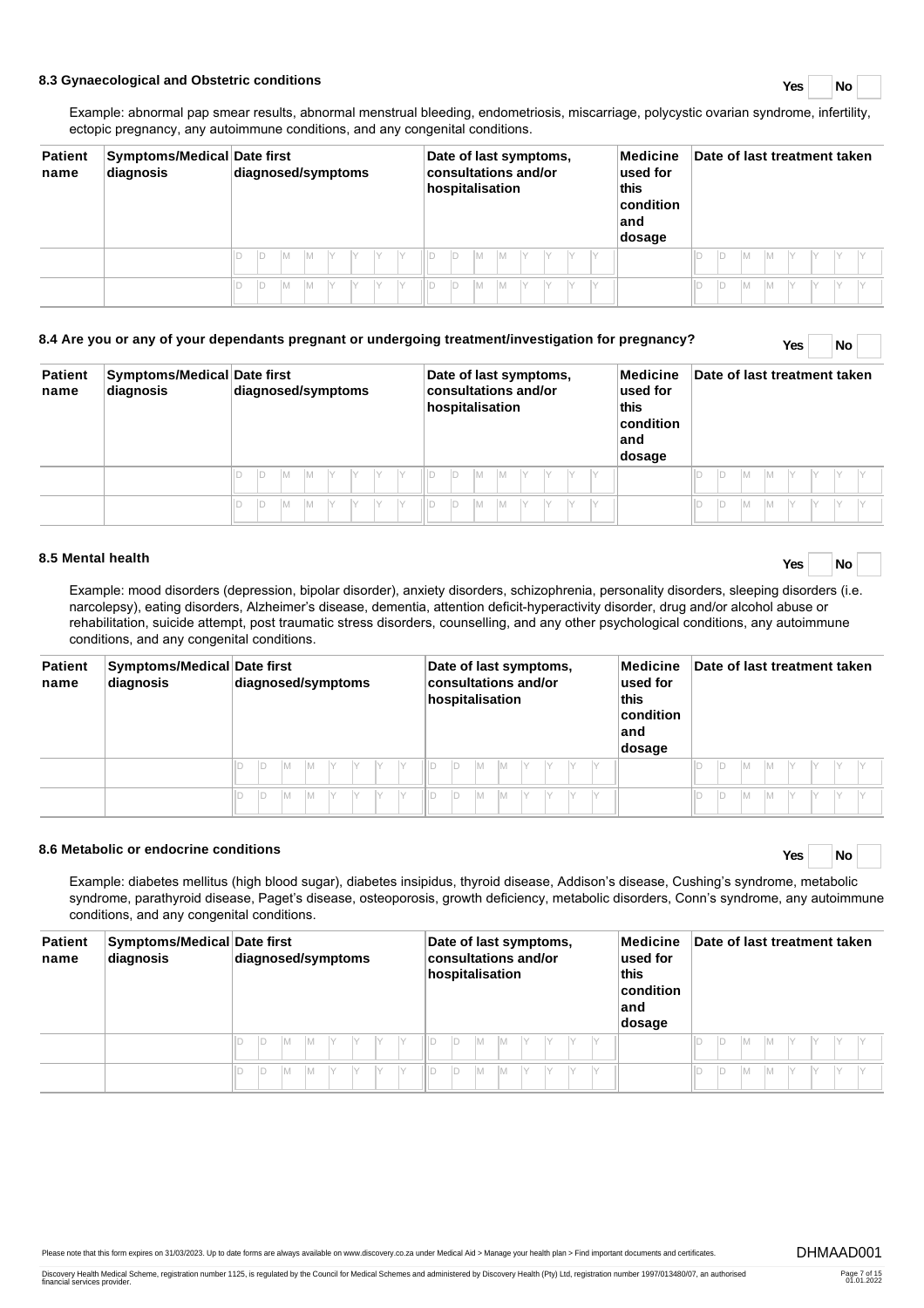# **8.7. Abdominal conditions Yes No**

Example: hepatitis, cirrhosis, portal hypertension, alcoholic liver disease, liver failure, pancreatitis, cystic fibrosis, gall bladder/stones GORD (reflux), heartburn, oesophageal disease, hernias, gastritis, ulcers, malabsorption, Crohn's disease, ulcerative colitis, diverticulitis, Irritable Bowel Syndrome (IBS), Hemorrhoids, long standing constipation/diarrhea, ongoing abdominal pain, ascites (fluid in the abdomen), any autoimmune conditions, and any congenital conditions.

| <b>Patient</b><br>name | Symptoms/Medical Date first<br>diagnosis | diagnosed/symptoms           | Date of last symptoms,<br>consultations and/or<br>hospitalisation | used for<br>this<br>$ $ condition $ $<br>∣and<br>dosage | Medicine Date of last treatment taken |
|------------------------|------------------------------------------|------------------------------|-------------------------------------------------------------------|---------------------------------------------------------|---------------------------------------|
|                        |                                          | ID<br>V<br>IY.<br>IM.<br>IM. | IY.<br>Y<br>M<br>IY.<br>ШС<br>M                                   |                                                         | ÍМ<br>Iм                              |
|                        |                                          | Y<br>ID<br>IM.<br>Y<br>M     | IY.<br>. II D<br>M<br>M<br>V<br>Y                                 |                                                         | ID<br>Iм<br>M                         |

# **8.8 Brain and nerve conditions Yes No**

Example: stroke, epilepsy, seizures, multiple sclerosis, motor neuron disease, myasthenia gravis, migraine, Parkinson's disease, paraplegia, hemiplegia, quadriplegia, spinal cord injury, hydrocephalus, brain shunt (VP shunt used to drain fluid from the brain),Intellectual disability, CVA, bleeding on the brain, any autoimmune conditions, any congenital conditions and down's syndrome.

| <b>Patient</b><br>name | Symptoms/Medical Date first<br>diagnosis | diagnosed/symptoms | Date of last symptoms,<br>consultations and/or<br>hospitalisation | Medicine Date of last treatment taken<br>used for<br>this<br>condition<br>∣and<br>dosage |
|------------------------|------------------------------------------|--------------------|-------------------------------------------------------------------|------------------------------------------------------------------------------------------|
|                        |                                          | M<br>D<br>M        | IM.<br>$\mathsf{I}$                                               | M<br>M<br>ID<br>IY                                                                       |
|                        |                                          | D<br><b>IM</b>     | IM.<br>IY                                                         | İМ<br>ID<br>M<br>IY.                                                                     |

# **8.9 Breathing and respiratory conditions Yes No**

Example: asthma, chronic obstructive pulmonary disease, bronchiectasis, tuberculosis, bronchitis or emphysema, cystic fibrosis, sarcoidosis, pneumonia, interstitial lung disease, chronic cough > 3months, any autoimmune conditions, and any congenital conditions.

| <b>Patient</b><br>name | Symptoms/Medical Date first<br>diagnosis | diagnosed/symptoms       | Medicine<br>Date of last symptoms,<br>consultations and/or<br>used for<br>this<br>hospitalisation<br>condition<br>land<br>dosage | Date of last treatment taken |
|------------------------|------------------------------------------|--------------------------|----------------------------------------------------------------------------------------------------------------------------------|------------------------------|
|                        |                                          | IY.<br>$\vee$<br>IY<br>М | M<br>IY                                                                                                                          | ID<br>Iм                     |
|                        |                                          | $\checkmark$<br>IY       |                                                                                                                                  | ID<br>IM.                    |

# **8.10 Musculoskeletal (back, bone and muscle pain) Yes No**

Example: arthritis (any form), ongoing joint or muscular pain, ankylosing spondylitis, degenerative disc disease, scoliosis, kyphosis, spinal stenosis, gout, injury, physical disability, prosthesis, amputation, any autoimmune conditions, any congenital conditions.

| <b>Patient</b><br>name | Symptoms/Medical Date first<br>diagnosis | diagnosed/symptoms | Medicine<br>Date of last symptoms,<br>consultations and/or<br>used for<br>this<br>hospitalisation<br>condition<br>∣and<br>dosage | Date of last treatment taken |
|------------------------|------------------------------------------|--------------------|----------------------------------------------------------------------------------------------------------------------------------|------------------------------|
|                        |                                          | M<br>IY<br>M       | D<br>IM.<br>M                                                                                                                    | ID<br>$\vee$<br>M            |
|                        |                                          | M<br>M             | M<br>M                                                                                                                           | ID<br>M                      |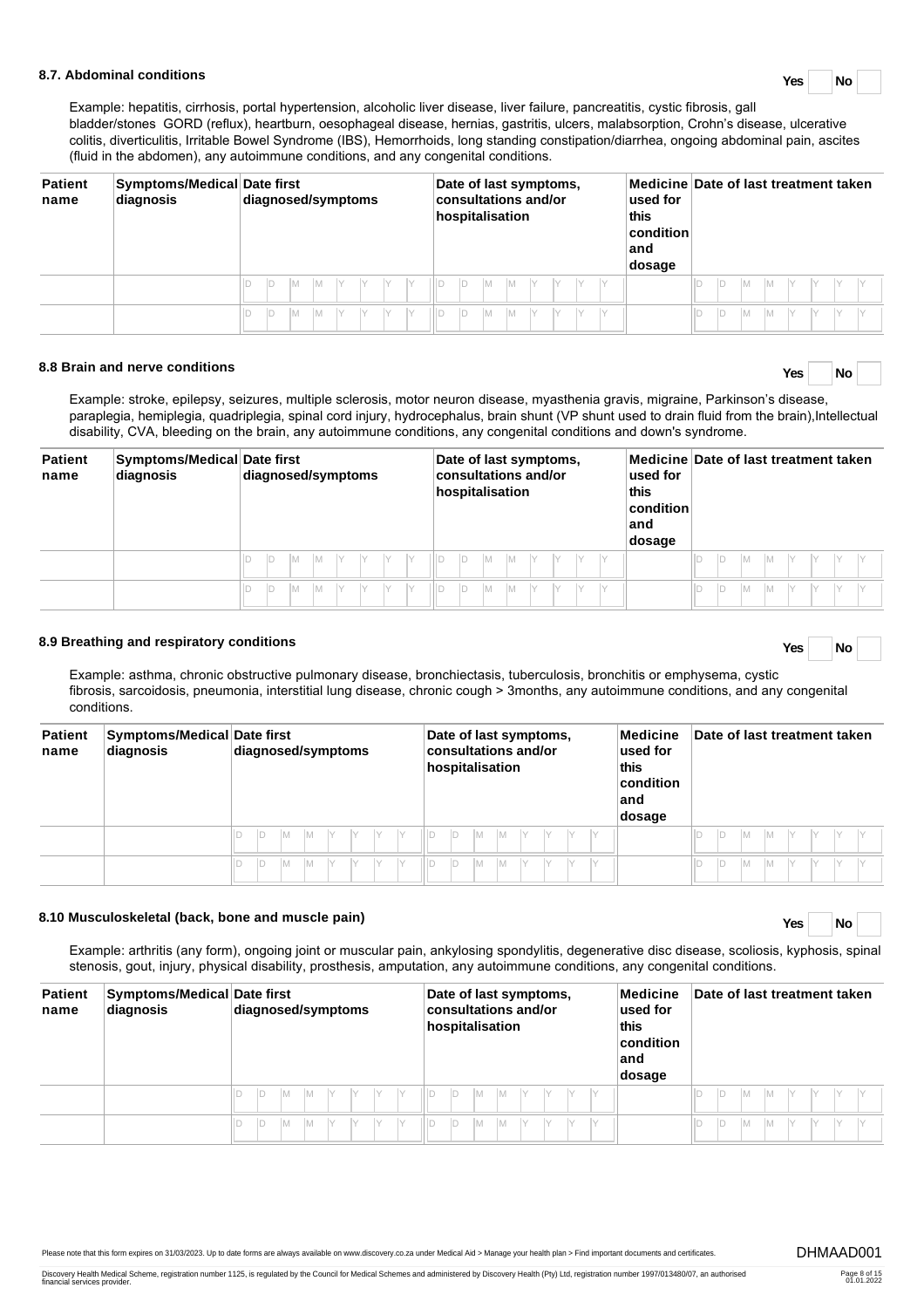# **8.11 Kidney or urinary conditions including current or past dialysis Yes No**

Example: kidney failure, kidney stones, recurrent urinary infections, glomerulonephritis, nephrotic syndrome, polycystic kidney disease, urinary incontinence, neurogenic bladder (loss of bladder control or inability to empty the bladder), bladder infections, other bladder or kidney problems, any autoimmune conditions, and any congenital conditions.

| <b>Patient</b><br>name | Symptoms/Medical Date first<br>diagnosis | diagnosed/symptoms                            | Date of last symptoms,<br>Medicine<br>consultations and/or<br>$ $ used for<br>hospitalisation<br>this<br>condition<br>∣and<br>dosage | Date of last treatment taken |
|------------------------|------------------------------------------|-----------------------------------------------|--------------------------------------------------------------------------------------------------------------------------------------|------------------------------|
|                        |                                          | IY.<br>- IY<br>М                              | D<br>IM.<br>IY<br>M                                                                                                                  | ID<br>M                      |
|                        |                                          | IY<br>IY<br>$\vee$<br>$\checkmark$<br>M<br>ID | Iм<br>IY.<br>M                                                                                                                       | ID<br>M                      |

# **8.12 Blood conditions Yes No**

Example: deep vein thrombosis, anaemia, polycythaemia vera, blood clotting diseases, leukaemia, lymphoma, pulmonary embolus, haemophilia, haemochromatosis and other bleeding disorders, any autoimmune conditions, and any congenital conditions.

| <b>Patient</b><br>name | Symptoms/Medical Date first<br>diagnosis | diagnosed/symptoms      | Medicine<br>Date of last symptoms,<br>consultations and/or<br>used for<br>hospitalisation<br>this<br>condition<br>∣and<br>dosage | Date of last treatment taken |
|------------------------|------------------------------------------|-------------------------|----------------------------------------------------------------------------------------------------------------------------------|------------------------------|
|                        |                                          | IY.<br>$\vee$<br>M<br>M | D<br>M<br>Iм                                                                                                                     | ID<br>M                      |
|                        |                                          | M<br>$\vee$<br>M<br>1Y. | D<br>M<br>M                                                                                                                      | ID<br>M                      |

# **8.13 Eye conditions Yes No**

Example: cataract, keratoconus, corneal ulcer, uveitis, glaucoma, squint, ptosis, retinopathy, macular degeneration, cornea transplant, eye surgery, blurred vision, eye infections, blindness (partial or full), retinal detachment, any autoimmune conditions, and any congenital conditions.

| <b>Patient</b><br>name | Symptoms/Medical Date first<br>diagnosis | diagnosed/symptoms               | Medicine<br>Date of last symptoms,<br>consultations and/or<br>used for<br>hospitalisation<br>this<br>$ $ condition<br>∣and<br>dosage | Date of last treatment taken |
|------------------------|------------------------------------------|----------------------------------|--------------------------------------------------------------------------------------------------------------------------------------|------------------------------|
|                        |                                          | IY.<br>$\vee$<br>- IY<br>M<br>IM | D<br>M<br>Iм<br>IY                                                                                                                   | ID<br>Iv<br>M                |
|                        |                                          | IY.<br>M<br>IY<br>M<br>M         | Iм<br>D<br>M                                                                                                                         | ID<br>M                      |

# **8.14 Ear, nose and throat (ENT) and dentistry conditions Yes No**

Example: otitis media (middle ear infection), otitis externa,(ear canal infection) hearing problems, hearing aid, cochlear implant, tonsillitis, adenoiditis, vertigo, deafness, sinus problem, nasal surgery, dental treatment or dental surgery, any autoimmune conditions, and any congenital conditions.

| <b>Patient</b><br>name | Symptoms/Medical Date first<br>diagnosis | diagnosed/symptoms | Medicine<br>Date of last symptoms,<br>consultations and/or<br>used for<br>hospitalisation<br>this<br>$ $ condition<br>∣and<br>dosage | Date of last treatment taken |
|------------------------|------------------------------------------|--------------------|--------------------------------------------------------------------------------------------------------------------------------------|------------------------------|
|                        |                                          | IY<br>M<br>M       | M                                                                                                                                    |                              |
|                        |                                          | Y<br>IY            | M<br>IY<br>M                                                                                                                         | ID                           |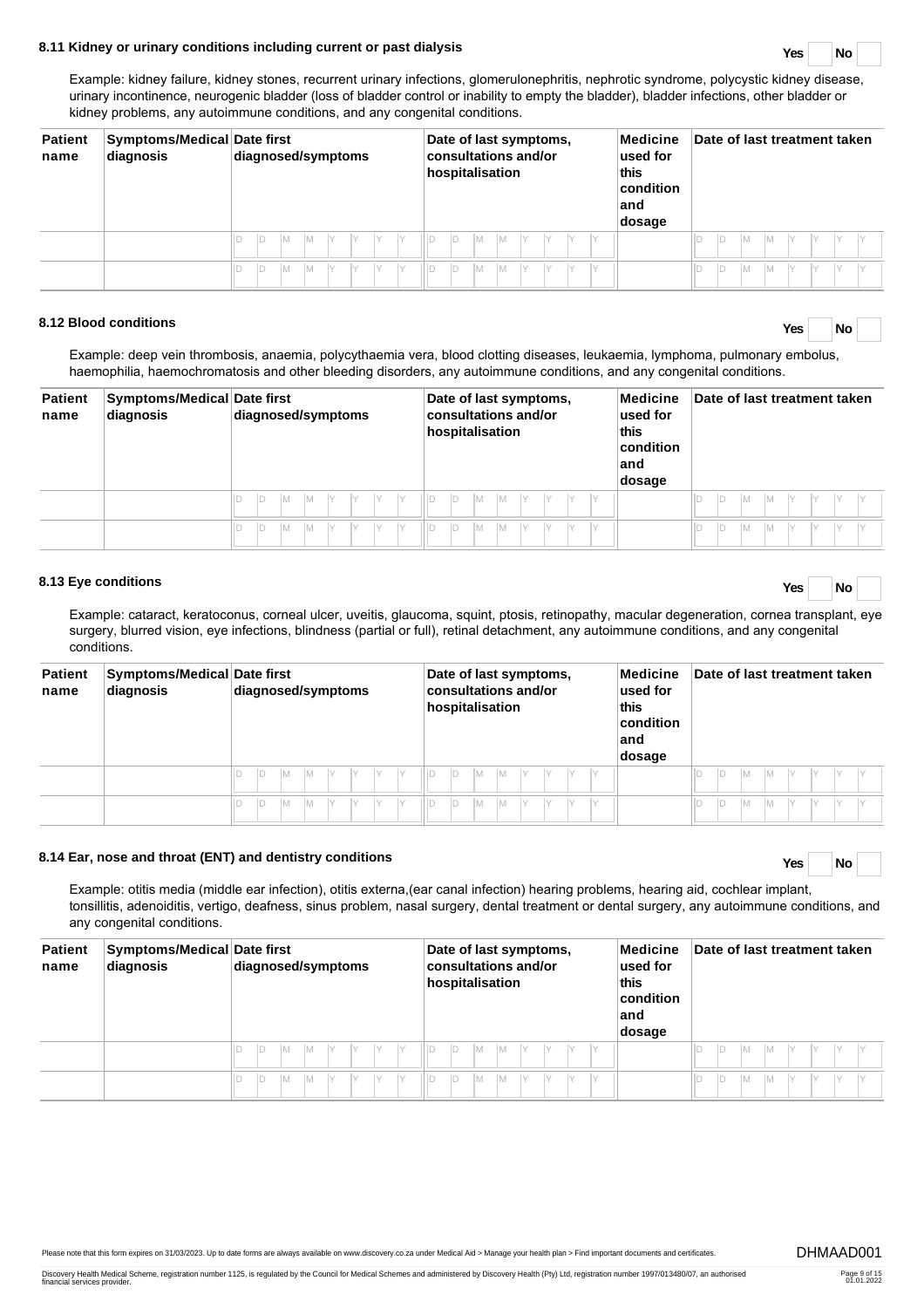#### **8.15 Male urogenital conditions Yes No**

Example: prostate disorders, urogenital defects, varicocele, undescended testes, phimosis, urinary incontinence, retention, infertility, any autoimmune conditions, and any congenital conditions.

| <b>Patient</b><br>name | Symptoms/Medical Date first<br>diagnosis | diagnosed/symptoms        | Date of last symptoms,<br>Medicine<br>consultations and/or<br>used for<br>hospitalisation<br>this<br>condition<br>land<br>dosage | Date of last treatment taken |
|------------------------|------------------------------------------|---------------------------|----------------------------------------------------------------------------------------------------------------------------------|------------------------------|
|                        |                                          | M<br>IY.<br>IY<br>IV<br>M | ID<br>M<br>IM.<br>IY<br>IY.                                                                                                      | ID<br>lм<br>Iм               |
|                        |                                          | M<br>IY<br>M              | D<br>IM.<br>IY<br>M                                                                                                              | Id<br>lм<br>M                |

# **8.16 Are any of your dependants expecting surgery or planning hospitalisation or treatment in the next 12 months or have they been admitted to hospital in the last 12 months? Yes No**

| Yes<br>'Nο |
|------------|
|------------|

| <b>Patient</b><br>name | Symptoms/Medical Date first<br>diagnosis | diagnosed/symptoms       |    | Medicine<br>Date of last symptoms,<br>consultations and/or<br>used for<br>hospitalisation<br>this<br>condition<br>∣and<br>dosage | Date of last treatment taken |
|------------------------|------------------------------------------|--------------------------|----|----------------------------------------------------------------------------------------------------------------------------------|------------------------------|
|                        |                                          | M<br>V<br>IY.<br>IY<br>M | IY | ID<br>IM.<br>M<br>IY<br>IY                                                                                                       | ID<br>Iv<br>IM.<br>IY<br>IM. |
|                        |                                          | M<br>Y<br>M              |    | IM.<br>ID<br>M<br>IY                                                                                                             | ID<br>IM.<br>IM.             |

# **8.17 Have any of your dependants received or not yet received medical advice or treatment for symptoms, not yet diagnosed by a medical professional, in the last 12 months before this application? Yes No**

| <b>Patient</b><br>name | Symptoms/Medical Date first<br>diagnosis | diagnosed/symptoms                  | Date of last symptoms,<br>Medicine<br>consultations and/or<br>used for<br>hospitalisation<br>this<br>condition<br>∣and<br>dosage | Date of last treatment taken |  |  |
|------------------------|------------------------------------------|-------------------------------------|----------------------------------------------------------------------------------------------------------------------------------|------------------------------|--|--|
|                        |                                          | Y<br>IY.<br>$\vee$<br>M<br>M<br>IY. | M<br>Y<br>M<br>IY                                                                                                                | ID<br>M                      |  |  |
|                        |                                          | $\vee$<br>ID<br>M<br>M              | Y<br>M<br>IY<br>M                                                                                                                | ID<br>M                      |  |  |

# **8.18 Have any of your dependants been diagnosed with or received treatment for, any condition not mentioned in the questions above, in the last 12 months before this application? Yes No**

| <b>Patient</b><br>name | Symptoms/Medical Date first<br>diagnosis | diagnosed/symptoms       | Date of last symptoms,<br>consultations and/or<br>hospitalisation<br>this<br>∣and | Date of last treatment taken<br>Medicine<br>used for<br>$ $ condition<br>dosage |
|------------------------|------------------------------------------|--------------------------|-----------------------------------------------------------------------------------|---------------------------------------------------------------------------------|
|                        |                                          | M<br>V<br>IY.<br>IY<br>M | ID<br>IM.<br>M                                                                    | ID<br>IM.<br>IM.                                                                |
|                        |                                          | IY<br>Y<br>M<br>M        | ID.<br>IM.<br>M<br>IY                                                             | ID<br>IM.<br>IM                                                                 |

# **HIV and AIDS**

If you, or one or more of your dependants, are HIV-positive, you or they must call us on **0860 99 88 77** within seven working days from the date we activate your Discovery Health Medical Scheme membership. We treat this information in the strictest confidence. If you, or one or more of your dependants are HIV-positive, it is in your interest to register on the HIVCare Programme. Discovery Health Medical Scheme

may have waiting periods that apply in certain circumstances. This means there may be a set time period before Discovery Health Medical

Scheme starts paying for any general or specific medical conditions. A 12-month condition specific waiting period may therefore apply to

this condition or any related condition. If you do not let us know about your HIV status within 7 days of your membership being active, we

may end your Discovery Health Medical Scheme membership.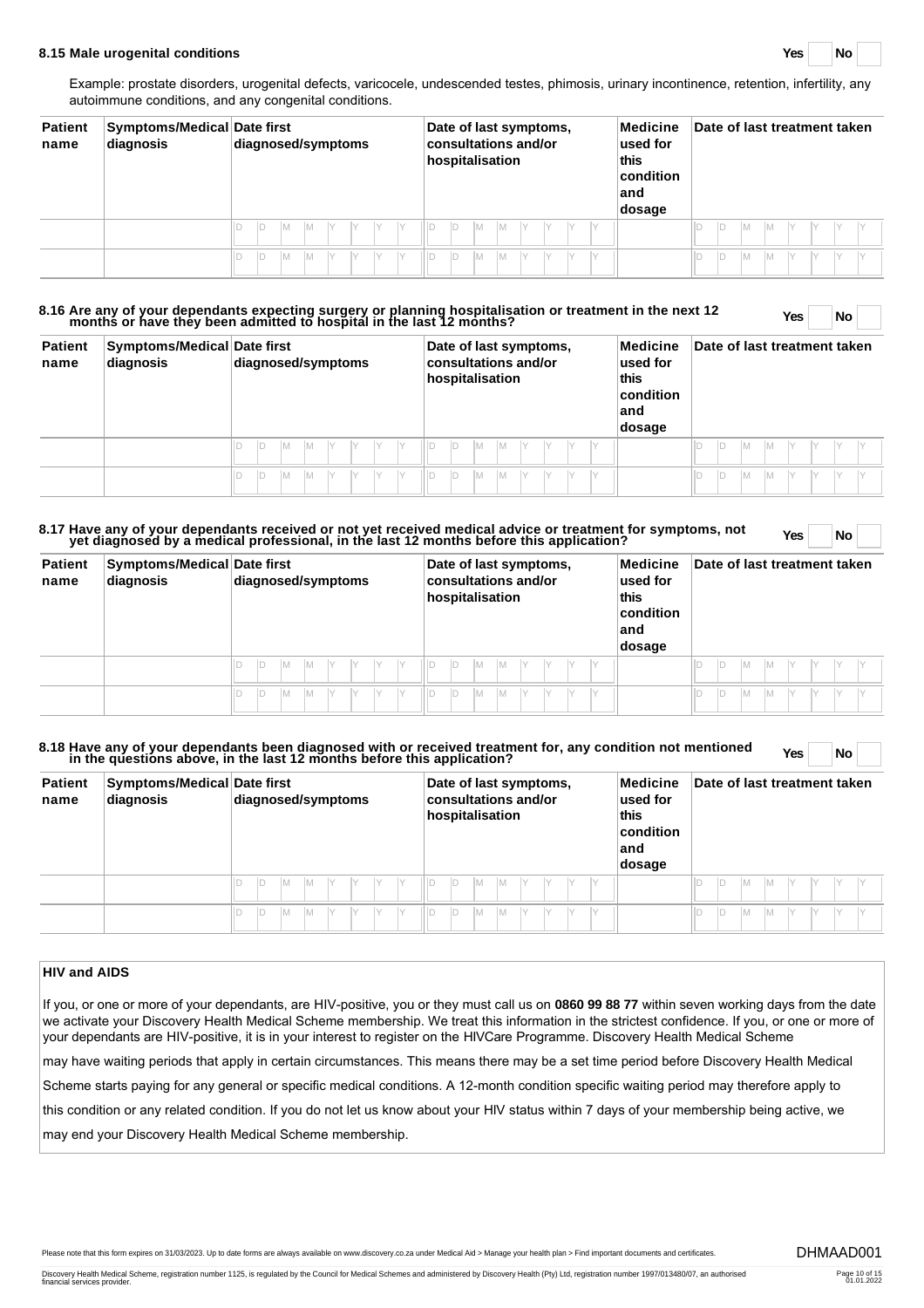# **9. Our Privacy Statement – How we will process and disclose your personal information and communicate with you**

### **Definitions**

**The Scheme/we/us/our** refers to Discovery Health Medical Scheme, registration number 1125, registered with the Council for Medical Schemes.

**Administrator** refers to Discovery Health (Pty) Ltd, registration number 1997/013480/07, an authorised financial services provider, the administrator and managed care organisation for Discovery Health Medical Scheme and a subsidiary of Discovery Limited (registration number 1999/007789/06).

You and your refers to the member and the dependants on the medical scheme which may include your spouse, children and other dependants as the case may be.

**Your personal information** refers to personal information about you, and your employees (as relevant). It includes information about race, gender, sex, pregnancy, marital status, national, ethnic or social origin, colour, sexual orientation, age, physical or mental health, well-being, disability, religion, conscience, belief, culture, language and birth of the individual amongst other things.

**Process(ing) (of) information** means the lawful and reasonable automated or manual activity of collecting, recording, organising, storing, updating, distributing and removing or deleting personal information to ensure that such processing is adequate, relevant and not excessive given the purpose for which it is processed.

**Competent person** means anyone who is legally competent to consent to any action or decision being taken for any matter concerning a member or dependant for example a parent, legal guardian or a legal representative appointed by a court to manage the finances, property, or estate of another person unable to do so because of mental or physical incapacity.

# **How we will process and disclose your personal information and communicate with you**

- 1. The purpose of this Privacy Statement is to set out how we collect, use, share and otherwise process your personal information, in a manner that is compliant, ethical, adheres to industry best practice and applicable protection of personal information legislation as enacted from time to time.
- 2. This Privacy Statement applies to you if you engage with us physically through our offices, or virtually through our website (https://www.discovery.co.za), email, mobile applications such as the Discovery App, social media platforms, over the phone, or otherwise as may be the case from time to time.
- 3. When you engage with the Scheme and Administrator, you entrust us with personal information about yourself, your family, and in some cases, your employees. We are committed to protecting your right to privacy. The Scheme and Administrator will keep your personal information confidential.
- 4. We take protecting your personal information seriously and are continuously developing and updating our security systems, processes and data governance policies.
- 5. We have a duty to take all reasonably practicable steps to ensure your personal information is complete, accurate, not misleading and updated on a regular basis. To enable this, we will always endeavour to obtain personal information from you directly. Where we are unable to do so, we will make use of verifiable independent third party data sources. Thus your personal information comprises information you may have given to us yourself or we may have collected from other sources.
- 6. You have the right to object to the processing of your personal information and have a choice whether or not to accept these terms and conditions. However, it is important to note that the Scheme and Administrator require your acceptance to activate and service your medical scheme membership. If you do not accept these terms and conditions, we cannot activate and service your medical scheme membership.
- 7. You understand and/or acknowledge that when you include your spouse and/or dependents on your application, we will process their personal information for the activation of the policy/benefit and to pursue their legitimate interest. By submitting your dependents' relevant personal information, you hereby confirm that you are duly authorised to share such information with us. We will furthermore process their information for the purposes and in the manner set out in this Privacy Statement.
- 8. If you are giving consent for a person under 18 (a minor) you confirm that you are a competent person and that you have authority to give their consent on their behalf.
- 9. If you share your personal information with any third parties, we will not be responsible for how they use this information nor be responsible for any loss suffered by you or your employer (where applicable).
- 10. If you are an Employer Group with the Scheme ("the parties"), the parties accept responsibility to the extent that the processing activities of personal information fall under the control of that party and agrees to indemnify the other party/ies against any loss or damage, direct or indirect, that an employee may suffer because of any unauthorised use of the employees' personal information or if a breach of the employees' personal information occur, but only if the processing of that personal information is controlled by that party.
- 11. You understand, accept and consent that the Scheme and Administrator may process your personal information for the following purposes:
	- 11.1. to verify the accuracy, correctness and completeness of any information provided to the Scheme and Administrator in the course of processing an application for membership or providing services related to the membership;
	- 11.2. for the administration of your health plan;
	- 11.3. for the provision of managed care services to you on your health plan;
	- 11.4. for the provision of relevant information to a contracted third party who requires this information in order to provide a healthcare service to you on your health plan;
	- 11.5. to profile and analyse risk;
	- 11.6. to share your personal information with external health providers for them to assess or evaluate certain clinical information, in the event that you are subject to such a clinical assessment.
- 12. Examples of when and how we will get and share your personal information include:
	- 12.1. Sharing your personal information with your chosen financial adviser during the application process to help the Administrator, if necessary, while we process your membership application;
	- 12.2. Getting your personal information with your chosen financial adviser during the application process to help the Administrator, if necessary, while we process your membership application;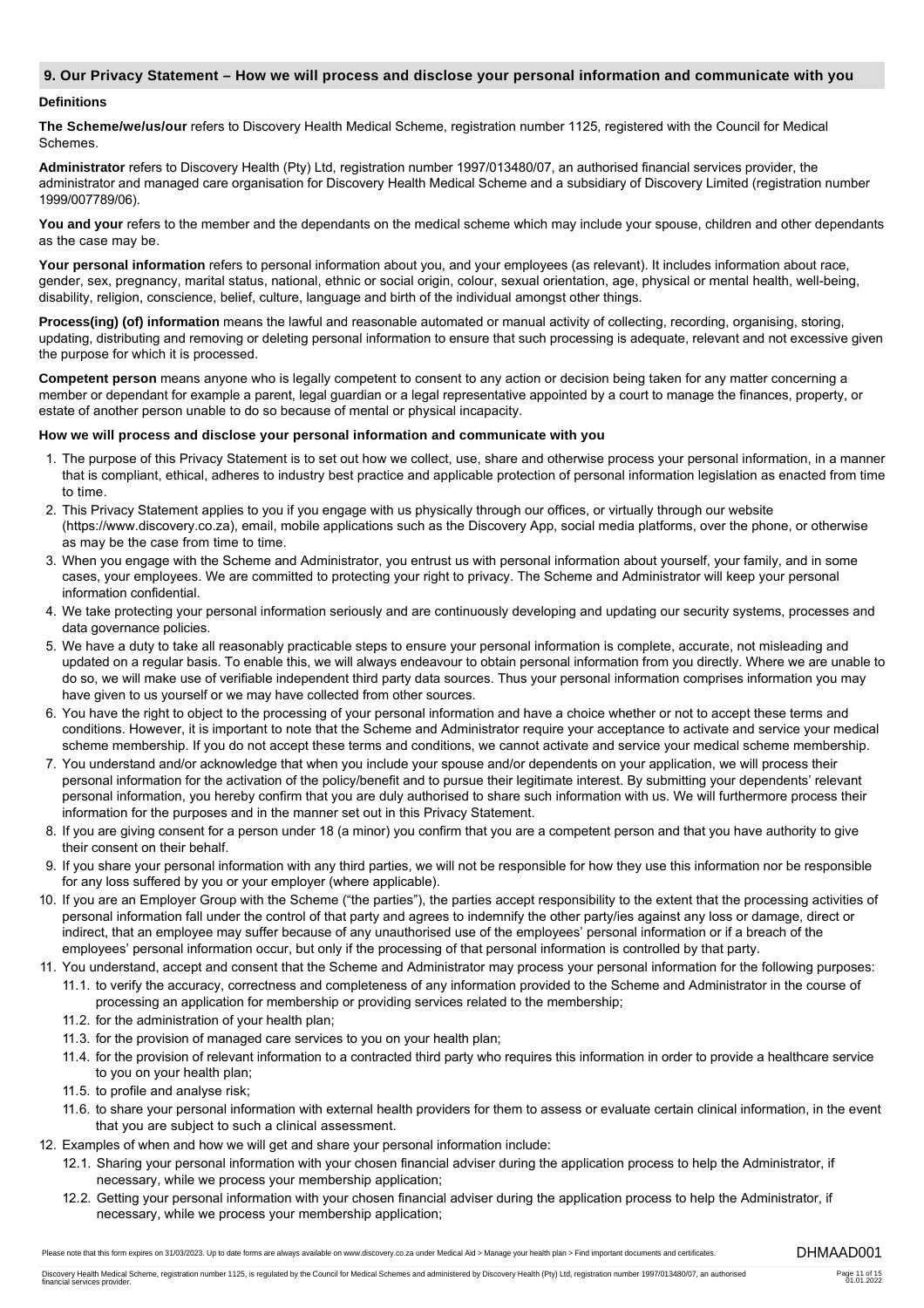- 12.3. If you have joined as a member of an employer group, getting from and sharing with your employer information that is relevant to your application;
- 12.4. By signing this application form, you authorise the Scheme and Administrator to obtain and share information about your creditworthiness with any credit bureau or credit providers' industry association or industry body. This includes information about credit history, financial history, judgments, default history and sharing of information for purposes of risk analysis, tracing and any related purposes.
- 12.5. Communicating with you about any changes in your health plan, including your contributions or changes and enhancements to the benefits you are entitled to on the health plan you have chosen;
- 12.6. Transferring your personal information outside the borders of the Republic of South Africa where appropriate, for example to administer international emergency or treatment benefit and Africa Benefit, or if you provide an email address which is hosted outside the borders of South Africa, or for processing, storage or academic research
- 13. If a third party asks the Scheme and Administrator for any of your personal information, we will share it with them only if:
	- 13.1. you have have already given your consent for the disclosure of this information to that third party; or
	- 13.2. we have a legal or contractual duty to give the information to that third party.
- 14. The Scheme and the Administrator will provide your personal information to any entity with whom you or your dependant/s already have a commercial relationship; or where you or your dependant/s have applied for a product, service or benefit from such an entity. This information will be provided for the purposes specified in your consent which could include the administration of your or your dependant/s products or benefits with such entities.
- 15. Your personal information may be shared with third parties such as academics and researchers, including those outside South Africa. We ensure that the academics and researchers will keep your personal information confidential and all data will be made anonymous to the extent possible and where appropriate. No personal information will be made available to an academic or research party unless that party has agreed to abide by strict confidentiality protocols that we require. If we publish the results of this research, you will not be identified by name.
- 16. You agree that the Scheme and Administrator may transfer your personal information outside South Africa:
	- 16.1. if you give us an email address that is hosted outside South Africa; or
	- 16.2. to administer certain services, for example, cloud services.
- 17. If the Scheme or Administrator becomes involved in a proposed or actual amalgamation, transfer or merger, acquisition or any form of sale of any assets, as appropriate, we have the right to share your personal information with third parties in connection with the transaction. In the case of such an event, the new entity will have access to your personal information.
- 18. When we share your information, we will ensure that, the company, person or regulatory body (in or outside of South Africa) to whom we pass your personal information to agrees to treat your information with the same level of protection as we are obliged to.
- 19. You consent and agree that:
	- 19.1. we may process your information, including personal and special personal information, to adhere to South African legislative reporting obligations and to perform transaction monitoring activities;
	- 19.2. we may communicate such personal information to Regulatory Bodies as well as to such governance as may be relevant if required by law and if any Legislative reportable matters are identified.
- 20. We may process your information using automated means (without human intervention in the decision making process) to make a decision about you or your application for any product or service. You may query the decision made about you.
- 21. The Scheme and Administrator have the right to communicate with you electronically about any changes on your health plan, including your contributions or changes and improvements to the benefits you are entitled to on the health plan you have chosen.
- 22. The Scheme and Administrator have a duty to keep you updated about any offers and new products that are made available from time to time. The Scheme, Administrator, any entity of Discovery Limited and/or any contracted third-party service providers may communicate with you about these.
- 23. You may opt out of Electronic Marketing on www.discovery.co.za or the Discovery App. We will store your personal information for the purpose to action this request and action it as soon as reasonably possible.
- 24. Unless required by law to keep your personal information for a certain period of time or purpose, you agree that the Scheme and Administrator may keep your personal information until you ask us to delete or destroy it. You have the right to ask us to update, correct or delete your personal information, unless the law requires us to keep it. Where we cannot delete your personal information, we will take all practical steps to de-personalise it.
- 25. Where the Scheme and Administrator are required by law to collect and keep personal information, we shall do so. At a minimum, this includes the following:
	- 25.1. Legislation applicable to the Scheme and the Administrator:
		- Medical Schemes Act, 1998
		- The Consumer Protection Act, 2008
		- The Protection of Personal Information Act, 2013 Electronic Communications and Transactions Act, 2002 Promotion of Access to Information Act, 2002
		-
	- 25.2. Legislation specific to Discovery Health (Pty) Ltd only: Financial Advisory and Intermediary Services Act, 2002
- **26.** The Scheme may change this Privacy Statement at any time. The current version is available on **www.discovery.co.za/medicalaid/about-discovery-health-medical-scheme.**
- **27.** You have the right to know what personal information the Scheme holds about you. If you wish to receive this information please complete a 'PAIA Form to Request Access to Records' on **www.discovery.co.za/medical-aid/about-discovery-health-medical-scheme** and specify the information you would like. We will take all reasonable steps to confirm your identity before providing details of your personal information in respect of this request. We are entitled to charge a fee for this service and will let you know what it is at the time of your request.
- 28. If you believe that the Scheme or Administrator have used your personal information contrary to this Privacy Statement, you have the right to lodge a complaint with the Information Regulator, under POPIA, but we encourage you to first follow our internal complaints process to resolve the complaint. We explain the complaints and disputes process on the website **discovery.co.za/medical-aid/about-discoveryhealth-medical-scheme** or contact the Administrator's Information Officer at **[privacy@discovery.co.za](mailto:privacy@discovery.co.za)**. If, thereafter, you feel that we have not resolved your complaint adequately kindly contact the Information Regulator at: The Information Regulator (South Africa) |JD House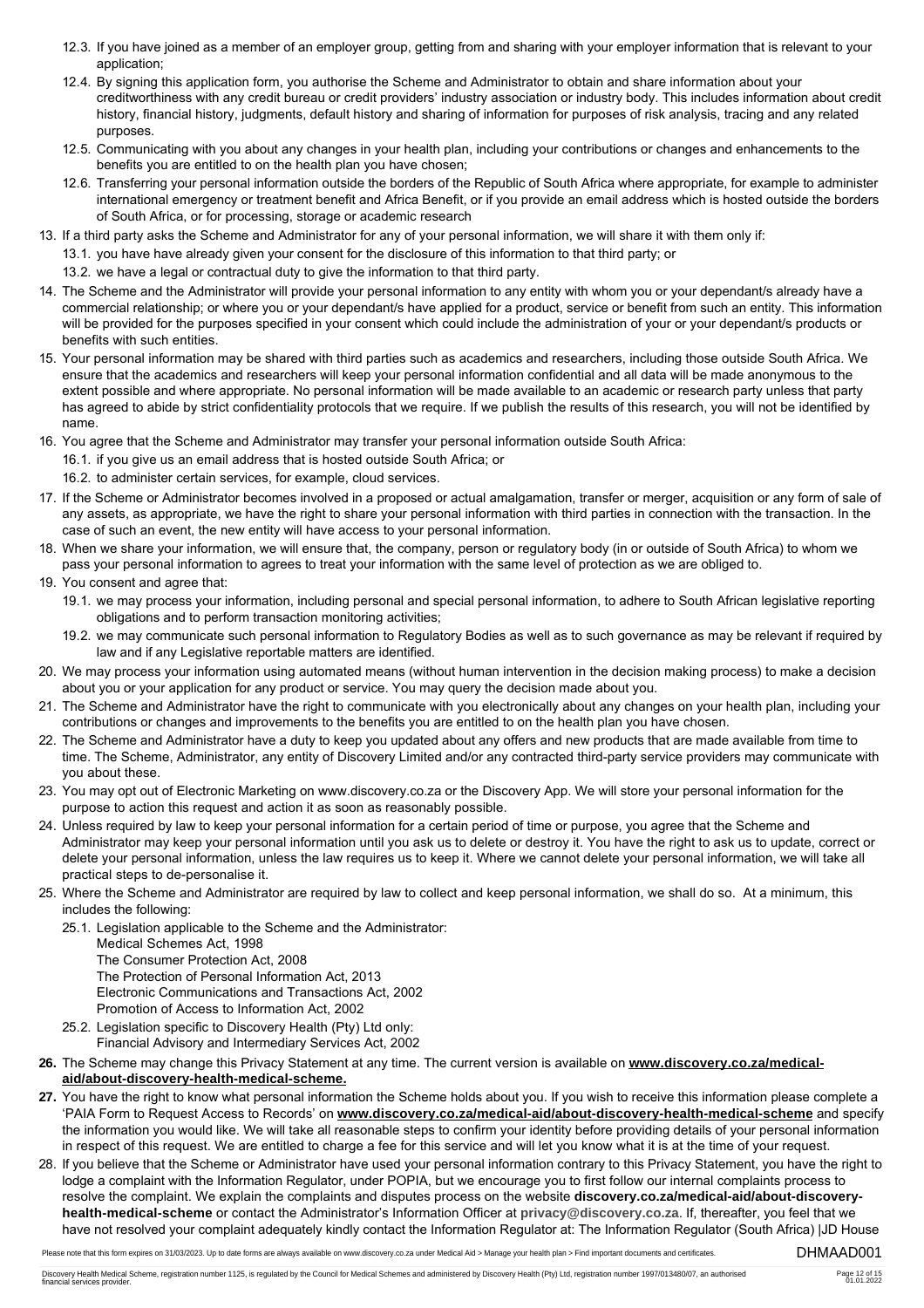| 27 Stiemens Street |Braamfontein |PO Box 31533 |Braamfontein |2017 | Tel: +27 (0) 10 023 5207 | Cell No: +27 (0) 82 746 4173 | **PAIAComplaints@inforegulator.org.za and [POPIAComplaints@inforegulator.org.za](mailto:POPIAComplaints@inforegulator.org.za)**

| Signature of main member |
|--------------------------|
|--------------------------|

Date  $\begin{bmatrix} \mathsf{D} & \mathsf{P} \end{bmatrix}$  -  $\begin{bmatrix} \mathsf{M} & \mathsf{M} \end{bmatrix}$  -  $\begin{bmatrix} \mathsf{Y} & \mathsf{Y} \end{bmatrix}$   $\begin{bmatrix} \mathsf{Y} & \mathsf{Y} \end{bmatrix}$ 

**The main applicant must sign and date any changes.**



**Please only sign if you have read and understand this statement**

# **10. Terms and Conditions applicable to Discovery Health Medical Scheme membership**

### **Definitions**

**The Scheme** refers to Discovery Health Medical Scheme, registration number 1125, registered with the Council for Medical Schemes. **Administrator** refers to Discovery Health (Pty) Ltd, registration number 1997/013480/07, an authorised financial services provider, the administrator and managed care organisation for Discovery Health Medical Scheme and a subsidiary of the Discovery Group. Do you agree that we may send you direct electronic marketing from time to time No, thank you No, thank you

# *11.1 Scheme rules for membership*

The rules of the Scheme record your rights and responsibilities for your membership. They may change from time to time. You may ask us for a copy of these rules at any time or view these rules on [www.discovery.co.za](http://www.discovery.co.za).

When you sign this application, you confirm that you have read and understood these terms and conditions and you agree that you and those you apply for will be bound by these and Scheme Rules.

Where applicable you also acknowledge and confirm that you, your financial adviser, or your employer, may communicate with us on this application and your membership of the Scheme.

You give permission that the Scheme or Administrator can share your medical information and other relevant Personal Information about you and your dependant/s with your chosen financial adviser. The information will be shared so that he or she can help us if necessary while we process your membership application.

Please speak to your financial adviser or the Administrator if there is anything you do not understand

# *11.2 Who you are applying for*

You may apply to join the Scheme on your own or together with other people – your spouse, your partner and people who are financially dependent on you as defined in the Scheme rules, as referred to above. For anyone to be treated as financially dependent for this application, you must have a responsibility to provide financially for that dependant. The Scheme or Administrator might ask you to give us proof of financial or legal responsibility.

You may be called the principal member or main member in our future communications to you.

# *11.3 Acting for others*

You confirm you have the right to act for others.

By signing this document, you confirm that:

• you have the right to apply for membership and to act for those you apply for in any matter relating to this application.

• you have received permission from your spouse/partner and any dependant(s) over 18 to act for them in any matter relating to this application.

# *11.4 Giving and getting information*

# **You must give true, correct and complete information.**

To consider your application for membership, the Scheme must learn more about you and those you apply for.

Information about you and those you apply for must be true, correct and complete. This includes the details you give in this application form and in future dealings with us. It is important that you tell us about any medical condition, symptom or illness relating to you or those you apply for, even if you do not consider it relevant to your application. We may ask those you apply for who are 18 and older for more information about themselves.

#### **Your legal address**

The Scheme or Administrator will send documents to you at the address you indicated as the communication channel you prefer to be contacted on. If it is necessary to send you any legal notices or summonses, our legal team will serve these at the physical address you have given, or at any other address you have given us. It is your responsibility to make sure we have the correct address for you.

Please note that this form expires on 31/03/2023. Up to date forms are always available on www.discovery.co.za under Medical Aid > Manage your health plan > Find important documents and certificates.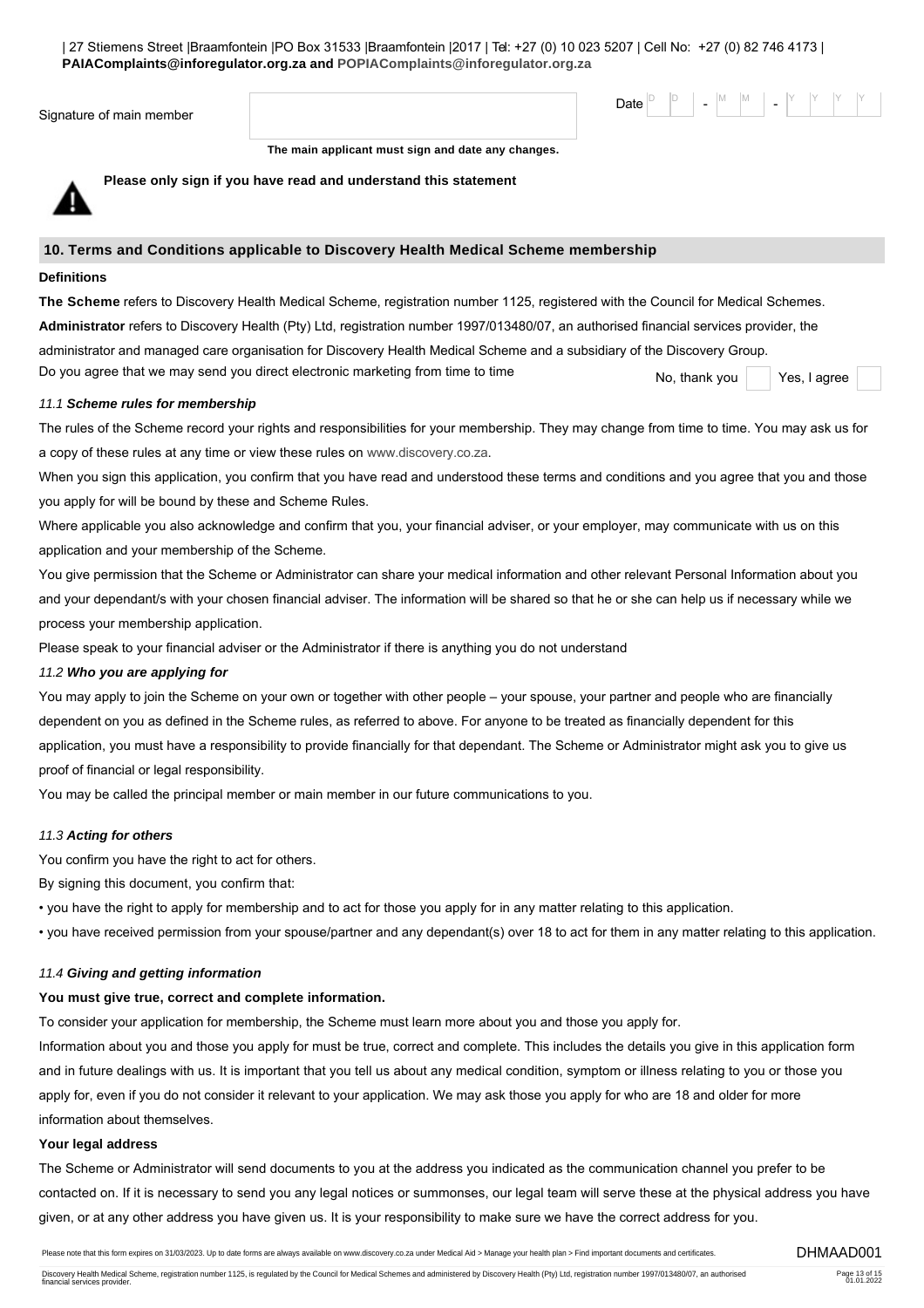# **The Scheme and Administrator may record telephone calls**

The Scheme and Administrator may record telephone conversations with you and with those you apply for.

The recordings and all information we get during the recordings will be processed and kept as required by law.

#### **The Scheme and Administrator may get information about you from other relevant sources**

The Scheme and Administrator may (at any time and on an ongoing basis) obtain your personal information from other relevant sources,

including medical practitioners, contracted service providers, financial advisers, credit bureaus or industry regulatory bodies ("relevant sources") and further process such information to consider your membership application, to conduct underwriting or risk assessments, or to consider a claim for medical expenses. We may (at any time and on an ongoing basis) verify with the relevant sources that your personal information is true, correct and complete.

You give your permission that the Scheme and Administrator may get any information that is relevant to your application from your employer. **Tell the Scheme or Administrator immediately if your information changes**

You, your employer or your financial adviser must tell the Scheme or Administrator in writing if any of the information you gave, in your

application for membership, changes between the day you sign this document and the day your membership starts. This includes information

about your health and the health of those you apply for. We need advance notice of any administrative changes such as cancellation of membership, as we do not accept backdated changes.

# **When the Scheme may cancel your membership/s**

The Scheme may cancel any membership if you and those you apply for:

• do not give us information that later turns out to be relevant to this application.

• give us any information that is not true, correct and complete.

• do not tell us about any relevant changes (including about your health and the health of those you apply for) between the day you sign this document and the day cover starts.

Providing false information may lead to criminal charges being brought against you.

You will have to pay any amount owing to the Scheme as a result of this cancellation.

#### *11.5 About becoming a member*

#### **The Scheme might not pay for certain expenses immediately after you become a member**

The Scheme may have waiting periods that apply in certain circumstances. This means there may be a set time period before the Scheme starts paying for any general or specific medical conditions. We will advise if any waiting periods apply. Please speak to your financial adviser or the Administrator with regard to any waiting periods applicable to your membership and the memberships of those you apply for.

#### **Resign from current medical schemes when accepted**

It is illegal to be a member of more than one medical scheme at the same time. You and those you apply for must resign from your current medical schemes when you receive notice from the Scheme by letter, email or SMS telling you that you and those you apply for have been accepted.

#### **You must ensure contributions are paid on time**

As the main member of the Scheme, you are responsible for ensuring that your contributions and the contributions of those you apply for are paid on time every month to avoid suspension of benefits. The Scheme has the right to amend monthly contributions and benefits from time to time with prior notification.

#### *11.6 Repaying money owed to the Scheme*

The Scheme has the right at any time to collect from you any amount that you owe.

We will notify you if there is any amount that you owe to the Scheme.

# **You must repay any medical savings owing if you leave the Scheme.**

When you become a member, depending on the plan you chose, you may have money available in advance to use for medical expenses during the year. This money is allocated to an account called the 'Medical Savings Account'. If you leave the Scheme before the year is up, you must repay the portion of medical savings you have used that is more than you have paid back to the Scheme over the year.